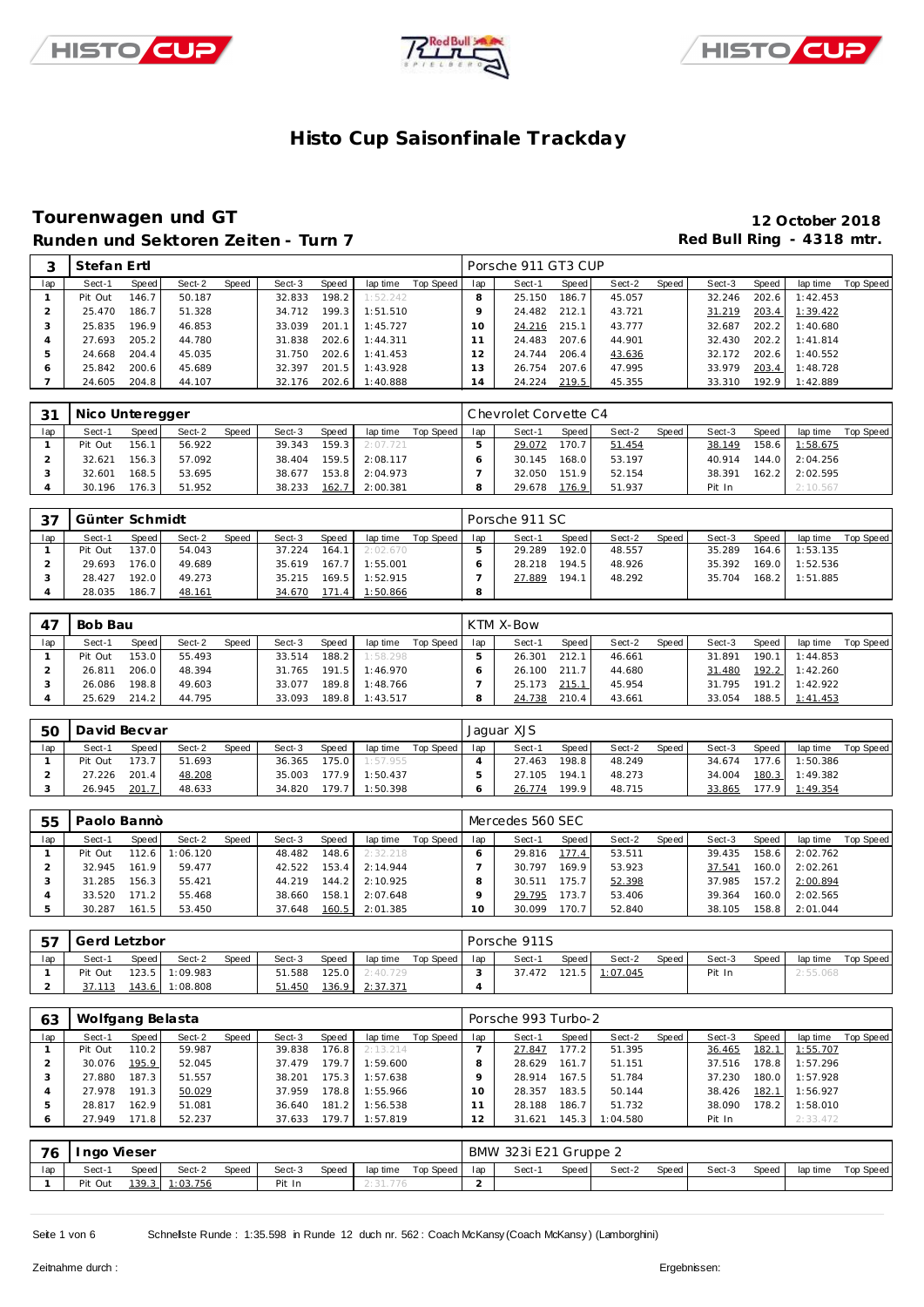





### **Tourenwagen und GT 12 October 2018 Runden und Sektoren Zeiten - Turn 7**

| 99  |         |        | Christian Voithofer |       |        |       |          |           |     | Seat Cupra TCR |       |        |       |        |       |          |           |
|-----|---------|--------|---------------------|-------|--------|-------|----------|-----------|-----|----------------|-------|--------|-------|--------|-------|----------|-----------|
| lap | Sect-1  | Speed  | Sect-2              | Speed | Sect-3 | Speed | lap time | Top Speed | lap | Sect-1         | Speed | Sect-2 | Speed | Sect-3 | Speed | lap time | Top Speed |
|     | Pit Out | 134.1  | 56.686              |       | 37.147 | 171.2 | 2:04.997 |           |     | 27.106         | 203.7 | 46.943 |       | 33.775 | 179.7 | 1:47.824 |           |
|     | 27.719  | 176.6  | 51.233              |       | 36.390 | 177.6 | 1:55.342 |           |     | 26.527         | 196.6 | 51.752 |       | 35.154 | 181.2 | 1:53.433 |           |
|     | 28.871  | 201.4  | 48.110              |       | 37.726 | 175.3 | 1:54.707 |           |     | 26.589         | 188.7 | 51.022 |       | 34.695 | 179.4 | 1:52.306 |           |
|     | 28.744  | 188.3  | 49.013              |       | 34.525 | 180.3 | 1:52.282 |           |     | 26.542         | 205.2 | 47.222 |       | Pit In |       | 1:59.740 |           |
|     | 26.951  | 173.4. | 48.629              |       | 34.271 | 180.0 | 1:49.851 |           | 10  |                |       |        |       |        |       |          |           |

| 106 | Leon Unger |       |        |       |        |       |          |           |     | BMW 325i Challenge |       |          |       |        |       |                |           |
|-----|------------|-------|--------|-------|--------|-------|----------|-----------|-----|--------------------|-------|----------|-------|--------|-------|----------------|-----------|
| lap | Sect-1     | Speed | Sect-2 | Speed | Sect-3 | Speed | lap time | Top Speed | lap | Sect-1             | Speed | Sect-2   | Speed | Sect-3 | Speed | lap time       | Top Speed |
|     | Pit Out    | 143.8 | 51.601 |       | 36.155 | 161.4 | 2:02.982 |           |     | 29.086             | 170.1 | 50.952   |       | 34.984 | 162.9 | 1:55.022       |           |
|     | 29.350     | 171.5 | 50.005 |       | 36.998 | 152.8 | 1:56.353 |           |     | 28.942             | 176.0 | 51.183   |       | 36.732 | 161.4 | 1:56.857       |           |
|     | 31.854     | 171.0 | 52.479 |       | 35.064 | 162.9 | 1:59.397 |           |     | 29.951             | 173.4 | 52.714   |       | 37.193 |       | 154.5 1:59.858 |           |
|     | 29.199     | 159.8 | 54.242 |       | 35.339 | 163.9 | 1:58.780 |           |     | 30.664             | 130.3 | 1:01.439 |       | Pit In |       | 2:20.559       |           |

| 109 | Stefan Rauscher |       |          |       |        |       |          |           |     | BMW 325 Challenge |       |        |       |        |       |          |           |
|-----|-----------------|-------|----------|-------|--------|-------|----------|-----------|-----|-------------------|-------|--------|-------|--------|-------|----------|-----------|
| lap | Sect-1          | Speed | Sect-2   | Speed | Sect-3 | Speed | lap time | Top Speed | lap | Sect-1            | Speed | Sect-2 | Speed | Sect-3 | Speed | lap time | Top Speed |
|     | Pit Out         | 126.7 | : 06.167 |       | 41.618 | 160.0 | 2:19.070 |           |     | 29.874            | 173.4 | 50.859 |       | 36.511 | 159.8 | 1:57.244 |           |
|     | 30.430          | 156.3 | 55.669   |       | 37.086 | 161.7 | 2:03.185 |           |     | 29.511            | 163.9 | 51.843 |       | 36.602 | 164.6 | 1:57.956 |           |
|     | 30.888          | 156.5 | 52.910   |       | 40.633 | 157.7 | 2:04.431 |           |     | 30.086            | 158.6 | 52.696 |       | 35.694 | 164.1 | 1:58.476 |           |
|     | 33.312          | 165.2 | 52.140   |       | 35.809 | 163.9 | 2:01.261 |           |     | 29.640            | 170.4 | 50.373 |       | 35.865 | 162.2 | 1:55.878 |           |
|     | 30.183          | 168.5 | 50.231   |       | 35.493 | 163.4 | 1:55.907 |           |     | 29.347            | 177.7 | 49.812 |       | 35.078 | 164.6 | 1:54.237 |           |
|     | 29.308          | 159.5 | 52.035   |       | 35.885 | 161.4 | 1:57.228 |           |     | 29.591            | 176.3 | 50.499 |       | 35.025 | 165.6 | 1:55.115 |           |

| 114 |         |         | ando Graf von Wedel |              |        |       |          |           |     | BMW 325 Challenge |       |        |       |        |       |          |           |
|-----|---------|---------|---------------------|--------------|--------|-------|----------|-----------|-----|-------------------|-------|--------|-------|--------|-------|----------|-----------|
| lap | Sect-1  | Speed I | Sect-2              | <b>Speed</b> | Sect-3 | Speed | lap time | Top Speed | lap | Sect-1            | Speed | Sect-2 | Speed | Sect-3 | Speed | lap time | Top Speed |
|     | Pit Out | 156.3   | 54.998              |              | 39.117 | 157.2 | 2:05.640 |           |     | 29.109            | 178.3 | 50.263 |       | 35.370 | 164.1 | 1:54.742 |           |
|     | 31.611  | 174.6   | 49.921              |              | 36.643 | 165.6 | 1:58.175 |           |     | 29.893            | 175.4 | 49.706 |       | 36.807 | 163.4 | 1:56.406 |           |
|     | 30.151  | 175.4   | 49.678              |              | 35.511 | 164.6 | 1:55.340 |           |     | 29.224            | 179.2 | 48.787 |       | 38.511 | 165.6 | 1:56.522 |           |

|     | 145 Gerald Hofer |       |        |       |        |       |          |           |     | BMW 325i Challenge |       |        |       |        |       |          |           |
|-----|------------------|-------|--------|-------|--------|-------|----------|-----------|-----|--------------------|-------|--------|-------|--------|-------|----------|-----------|
| lap | Sect-            | Speed | Sect-2 | Speed | Sect-3 | Speed | lap time | Top Speed | lap | Sect-1             | Speed | Sect-2 | Speed | Sect-3 | Speed | lap time | Top Speed |

| 161 | Georg Hirsch |       |                  |       |        |       |          |           |     | <b>BMW 325</b> |       |        |       |        |       |                |           |
|-----|--------------|-------|------------------|-------|--------|-------|----------|-----------|-----|----------------|-------|--------|-------|--------|-------|----------------|-----------|
| lap | Sect-1       | Speed | Sect-2           | Speed | Sect-3 | Speed | lap time | Top Speed | lap | Sect-1         | Speed | Sect-2 | Speed | Sect-3 | Speed | lap time       | Top Speed |
|     | Pit Out      |       | 131.0 1:00.638   |       | 43.019 | 152.5 | 2:17.125 |           |     | 31.261         | 161.2 | 52.814 |       | 39.460 | 159.3 | 2:03.535       |           |
|     | 32.408       |       | $143.2$ 1:00.371 |       | 43.561 | 140.6 | 2:16.340 |           |     | 31.333         | 162.2 | 54.678 |       | 42.111 | 150.2 | 2:08.122       |           |
|     | 34.397       | 153.0 | 56.489           |       | 42.882 | 155.6 | 2:13.768 |           |     | 31.664         | 157.4 | 55.956 |       | 39.806 | 156.7 | 2:07.426       |           |
|     | 31.646       | 154.5 | 54.887           |       | 40.056 | 157.7 | 2:06.589 |           |     | 33.718         | 155.4 | 53.776 |       | 39.352 | 159.3 | 2:06.846       |           |
|     | 30.340       | 170.1 | 53.303           |       | 39.148 | 152.5 | 2:02.791 |           |     | 32.775         | 164.7 | 54.779 |       | 39.188 |       | 158.6 2:06.742 |           |

|     | 167   Manfred Zaunbauer |       |        |       |              |           |                             |           |     | BMW 325i Challenge |                    |        |       |        |       |          |           |
|-----|-------------------------|-------|--------|-------|--------------|-----------|-----------------------------|-----------|-----|--------------------|--------------------|--------|-------|--------|-------|----------|-----------|
| lap | Sect-1                  | Speed | Sect-2 | Speed | Sect-3       | Speed     | lap time                    | Top Speed | lap | Sect-1             | Speed              | Sect-2 | Speed | Sect-3 | Speed | lap time | Top Speed |
|     | Pit Out                 | 160.7 | 55.445 |       |              |           | $36.775$ $161.9$ $2:03.310$ |           |     | 29.171             | 181.3              | 49.885 |       | 34.507 | 166.9 | 1:53.563 |           |
|     | 29.480                  | 176.0 | 50.315 |       | 35.654 164.4 |           | 1:55.449                    |           |     | 28.230             | 176.6 <sub>1</sub> | 49.918 |       | 35,008 | 163.4 | 1:53.156 |           |
|     | 28.812                  | 179.2 | 49.123 |       | 34.835       | 163.1     | 1:52.770                    |           |     | 28.824             | 180.1              | 48.387 |       | 34.882 | 162.2 | 1:52.093 |           |
|     | 28.749                  | 172.3 | 50.230 |       | 35.342       | $167.2$ . | 1:54.321                    |           |     |                    |                    |        |       |        |       |          |           |

| 171 | Erich Petrakovits |       |        |       |        |         |          |           |          | FORD Capri GAA |       |        |       |        |       |          |           |
|-----|-------------------|-------|--------|-------|--------|---------|----------|-----------|----------|----------------|-------|--------|-------|--------|-------|----------|-----------|
| lap | Sect-1            | Speed | Sect-2 | Speed | Sect-3 | Speed   | lap time | Top Speed | lap      | Sect-1         | Speed | Sect-2 | Speed | Sect-3 | Speed | lap time | Top Speed |
|     | Pit Out           | 159.8 | 54.234 |       | 37.670 | 182.1   | 2:02.610 |           |          | 26.968         | 188.3 | 49.716 |       | 35.404 | 187.2 | 1:52.088 |           |
|     | 27.417            | 181.6 | 52.853 |       | 37.199 | 186.9   | 1:57.469 |           |          | 26.424         | 202.1 | 47.077 |       | 34.918 | 188.2 | 1:48.419 |           |
|     | 27.220            | 193.8 | 48.948 |       | 35.192 | 187.8   | 1:51.360 |           | $\Omega$ | 26.380         | 183.2 | 47.874 |       | 36.480 | 186.9 | 1:50.734 |           |
|     | 26.674            | 195.9 | 49.168 |       | 35.416 | 186.9 L | 1:51.258 |           |          | 26.393         | 194.1 | 46.792 |       | 34.548 | 186.9 | 1:47.733 |           |
| b.  | 26.988            | 181.9 | 48.706 |       | 35.286 | 186.2   | 1:50.980 |           |          | 26.280         | 193.4 | 46.856 |       | 34.545 | 187.8 | 1:47.681 |           |
| 6   | 27.411            | 197.3 | 48.144 |       | 35.560 | 187.2   | 1:51.115 |           |          | 26.194         | 208.0 | 47.233 |       | 34.872 | 188.8 | 1:48.299 |           |
|     | 26.199            | 204.0 | 47.702 |       | 35.017 | 187.8   | 1:48.918 |           | 4        |                |       |        |       |        |       |          |           |

|     | 173 Daniel Ludwiger |         |                |              |        |       |                       |           |     | BMW E30 |       |        |       |        |       |                |           |
|-----|---------------------|---------|----------------|--------------|--------|-------|-----------------------|-----------|-----|---------|-------|--------|-------|--------|-------|----------------|-----------|
| lap | Sect-1              | Speed I | Sect-2         | <b>Speed</b> | Sect-3 | Speed | lap time              | Top Speed | lap | Sect-1  | Speed | Sect-2 | Speed | Sect-3 | Speed | lap time       | Top Speed |
|     | Pit Out             |         | 146.5 1:00.797 |              | 40.124 |       | $146.1$ 2:13.412      |           |     | 30.739  | 165.4 | 54.020 |       | 38.260 |       | 155.8 2:03.019 |           |
|     | 31.871              | 162.4   | 56.024         |              |        |       | 39.297 154.5 2:07.192 |           |     | 31.067  | 167.2 | 53.021 |       | 38.139 |       | 158.6 2:02.227 |           |

Seite 2 von 6 Schnelste Runde : 1:35.598 in Runde 12 duch nr. 562 : Coach McKansy (Coach McKansy) (Lamborghini)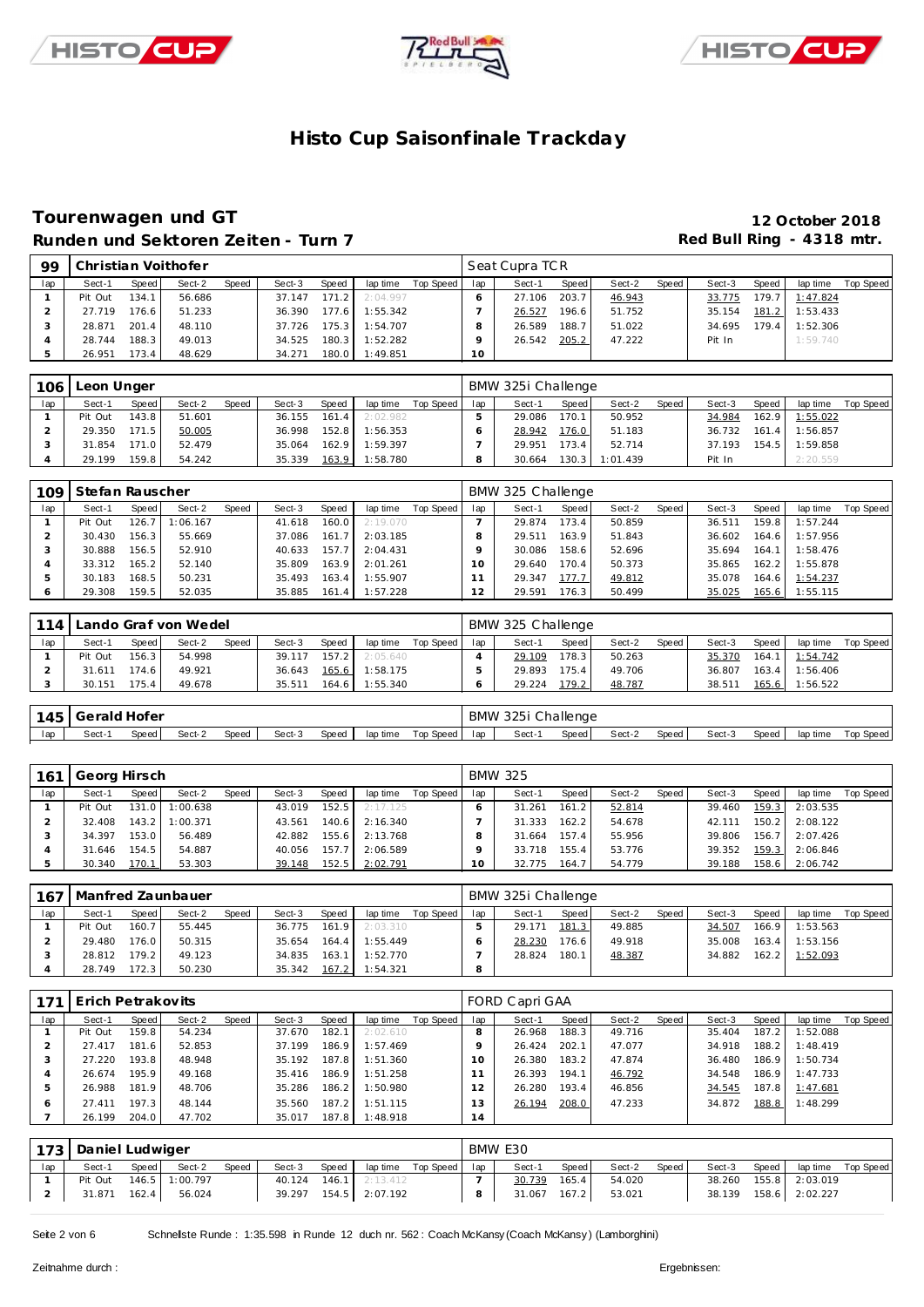





### **Tourenwagen und GT 12 October 2018**

Runden und Sektoren Zeiten - Turn 7 **Runden und Sektoren Zeiten - Turn 7 Red Bull Ring - 4318 mtr.** 

| 30.915 171.5    | 55.841 | 41.256 155.6 2:08.012 |                  |    | 31.109 | 167.5 | 55.023 | 39.723 | 156.7 2:05.855 |
|-----------------|--------|-----------------------|------------------|----|--------|-------|--------|--------|----------------|
| 167.5<br>32.635 | 52.796 | 38.887                | $156.1$ 2:04.318 | 10 | 30.804 | 167.8 | 53.510 | 40.685 | 146.3 2:04.999 |
| 167.0<br>30.819 | 52.673 | 38.410 156.1 2:01.902 |                  |    | 31.263 | 168.5 | 55.661 | 38.849 | 159.3 2:05.773 |
| 168.8<br>31.182 | 53.727 | 37.720                | 158.6 2:02.629   | 12 |        |       |        |        |                |

| 184 | Maier-Maier |       |        |       |        |       |          |           |     | BMW V8 Star |       |        |       |        |             |          |           |
|-----|-------------|-------|--------|-------|--------|-------|----------|-----------|-----|-------------|-------|--------|-------|--------|-------------|----------|-----------|
| lap | Sect-1      | Speed | Sect-2 | Speed | Sect-3 | Speed | lap time | Top Speed | lap | Sect-1      | Speed | Sect-2 | Speed | Sect-3 | Speed       | lap time | Top Speed |
|     | Pit Out     | 130.0 | 54.905 |       | 35.225 | 192.2 |          |           |     | 28.823      | 188.  | 46.670 |       | 32.858 | 101<br>ن. ا | : 48.351 |           |

| 206 | Norbert Vögele |        |        |              |        |       |          |           |     | Audi S2 Turbo Quattro |         |        |       |        |       |          |           |
|-----|----------------|--------|--------|--------------|--------|-------|----------|-----------|-----|-----------------------|---------|--------|-------|--------|-------|----------|-----------|
| lap | Sect-1         | Speed  | Sect-2 | <b>Speed</b> | Sect-3 | Speed | lap time | Top Speed | lap | Sect-1                | Speed I | Sect-2 | Speed | Sect-3 | Speed | lap time | Top Speed |
|     | Pit Out        | 118.61 | 54.857 |              | 39.695 | 186.2 | 2:12.898 |           |     | 26.968                | 203.7   | 48.310 |       | 34.830 | 199.3 | 1:50.108 |           |
|     | 27.491         | 210.8  | 49.847 |              | 35.972 | 188.2 | 1:53.310 |           |     | 26.766                | 227.3   | 47.486 |       | Pit In |       | 2:04.646 |           |
|     | 28.745         | 155.2  | 52.906 |              | 36.231 | 188.5 | 1:57.882 |           |     | Pit Out               | 204.0   | 46.690 |       | 34.967 | 186.5 | 9:00.892 |           |
|     | 29.283         | 193.1  | 51.835 |              | 35.534 | 197.4 | 1:56.652 |           |     | 27.686                | 209.6   | 48.848 |       | 33.837 | 197.1 | 1:50.371 |           |

| 209 | Lutz Fischer |       |        |              |        |       |          |           |     | Porsche 911 GT3 |       |        |       |        |       |          |           |
|-----|--------------|-------|--------|--------------|--------|-------|----------|-----------|-----|-----------------|-------|--------|-------|--------|-------|----------|-----------|
| lap | Sect-1       | Speed | Sect-2 | <b>Speed</b> | Sect-3 | Speed | lap time | Top Speed | lap | Sect-1          | Speed | Sect-2 | Speed | Sect-3 | Speed | lap time | Top Speed |
|     | Pit Out      | 158.6 | 54.570 |              | 36.305 | 183.1 | 2:02.360 |           |     | 26.450          | 209.6 | 58.631 |       | 38.566 | 183.1 | 2:03.647 |           |
|     | 26.777       | 207.6 | 48.864 |              | 35.032 | 185.6 | 1:50.673 |           |     | 26.616          | 210.0 | 48.789 |       | 34.979 | 186.5 | 1:50.384 |           |
|     | 26.947       | 193.1 | 48.352 |              | 35.606 | 184.3 | 1:50.905 |           |     | 27.494          | 191.7 | 47.908 |       | 36.092 | 184.3 | 1:51.494 |           |
|     | 26.790       | 199.5 | 48.083 |              | 34.182 | 187.2 | 1:49.055 |           |     |                 |       |        |       |        |       |          |           |

| 212 | Roland Ottillinger |       |        |       |        |       |          |           |     | <b>BMW 335 STT</b> |        |        |       |        |       |                  |           |
|-----|--------------------|-------|--------|-------|--------|-------|----------|-----------|-----|--------------------|--------|--------|-------|--------|-------|------------------|-----------|
| lap | Sect-1             | Speed | Sect-2 | Speed | Sect-3 | Speed | lap time | Top Speed | lap | Sect-1             | Speed  | Sect-2 | Speed | Sect-3 | Speed | lap time         | Top Speed |
|     | Pit Out            | 145.9 | 53.302 |       | 36.460 | 169.5 | 2:04.004 |           |     | 28.259             | 188.7  | 49.930 |       | 35.469 |       | $171.4$ 1:53.658 |           |
|     | 29.290             | 183.8 | 49.259 |       | 34.430 | 173.1 | 1:52.979 |           |     | 28.258             | 190.01 | 49.448 |       | 35.253 |       | 170.3 1:52.959   |           |
|     | 28.367             | 187.7 | 48.938 |       | 36.430 | 166.2 | 1:53.735 |           |     | 27.933             | 191.3  | 49.437 |       | Pit In |       | 2:05.977         |           |

| 215 | Norbert Greger |         |        |              |        |       |          |             |     | BMW E 36 GTR |       |        |       |        |       |          |           |
|-----|----------------|---------|--------|--------------|--------|-------|----------|-------------|-----|--------------|-------|--------|-------|--------|-------|----------|-----------|
| lap | Sect-1         | Speed i | Sect-2 | <b>Speed</b> | Sect-3 | Speed | lap time | Top Speed I | lap | Sect-1       | Speed | Sect-2 | Speed | Sect-3 | Speed | lap time | Top Speed |
|     | Pit Out        | 149.8   | 53.481 |              | 36.433 | 183.4 | 2:01.151 |             |     | 26.076       | 208.4 | 45.427 |       | 32.520 | 188.8 | 1:44.023 |           |
|     | 26.078         | 204.4   | 52.174 |              | 35.521 | 182.1 | 1:53.773 |             |     | 26.403       | 197.3 | 46.668 |       | 33.753 | 188.2 | 1:46.824 |           |
|     | 26.224         | 209.2   | 45.429 |              | 34.634 | 184.9 | 1:46.287 |             |     |              |       |        |       |        |       |          |           |

| 290 |         |       | Thomas Weberhofer |       |        |       |          |           |     | Opel Omega V8 Star |       |          |       |        |       |          |           |
|-----|---------|-------|-------------------|-------|--------|-------|----------|-----------|-----|--------------------|-------|----------|-------|--------|-------|----------|-----------|
| lap | Sect-1  | Speed | Sect-2            | Speed | Sect-3 | Speed | lap time | Top Speed | lap | Sect-1             | Speed | Sect-2   | Speed | Sect-3 | Speed | lap time | Top Speed |
|     | Pit Out | 184.4 | 47.649            |       | 32.553 | 194.2 | 1:45.143 |           |     | 25.570             | 213.4 | 43.950   |       | 31.571 | 191.5 | 1:41.091 |           |
|     | 25.627  | 215.9 | 46.318            |       | 32.722 | 192.5 | 1:44.667 |           |     | 24.935             | 214.2 | 45.418   |       | 33.449 | 193.5 | 1:43.802 |           |
|     | 24.878  | 213.4 | 45.758            |       | 33.513 | 190.1 | 1:44.149 |           |     | 25.048             | 219.5 | 1:11.804 |       | 31.487 | 194.2 | 2:08.339 |           |
|     | 24.936  | 209.6 | 46.164            |       | 32.980 | 193.9 | 1:44.080 |           |     | 26.774             | 170.1 | 52.296   |       | 32.929 | 196.4 | 1:51.999 |           |
|     | 25.333  | 222.6 | 45.665            |       | 33.964 | 191.8 | 1:44.962 |           |     | 25.374             | 199.1 | 45.134   |       | 32.584 | 192.5 | 1:43.092 |           |

|     | 302   Bert Schuster |       |                |       |        |       |                  |           |     | <b>BMW M3 E36</b> |       |        |       |        |       |          |           |
|-----|---------------------|-------|----------------|-------|--------|-------|------------------|-----------|-----|-------------------|-------|--------|-------|--------|-------|----------|-----------|
| lap | Sect-1              | Speed | Sect-2         | Speed | Sect-3 | Speed | lap time         | Top Speed | lap | Sect-1            | Speed | Sect-2 | Speed | Sect-3 | Speed | lap time | Top Speed |
|     | Pit Out             |       | 104.0 1:02.927 |       | 41.268 |       | $146.1$ 2:21.878 |           |     | 28.809            | 173.2 | 52.616 |       | 39.241 | 167.7 | 2:00.666 |           |
|     | 34.868              | 150.4 | 55.298         |       | 39.552 | 164.6 | 2:09.718         |           |     | 30.434            | 174.0 | 53.240 |       | 39.284 | 164.6 | 2:02.958 |           |
|     | 29.587              | 183.2 | 52.239         |       | 37.679 |       | 167.4 1:59.505   |           |     |                   |       |        |       |        |       |          |           |

| 305 |         |       | Roland Königsecker |       |        |       |          |           |     | Mazda 323 GTR 4x4 |        |        |       |        |       |          |           |
|-----|---------|-------|--------------------|-------|--------|-------|----------|-----------|-----|-------------------|--------|--------|-------|--------|-------|----------|-----------|
| lap | Sect-1  | Speed | Sect-2             | Speed | Sect-3 | Speed | lap time | Top Speed | lap | Sect-1            | Speed  | Sect-2 | Speed | Sect-3 | Speed | lap time | Top Speed |
|     | Pit Out | 130.8 | 1:02.975           |       | 38.051 | 167.4 | 2:14.812 |           |     | 28.339            | 186.7. | 48.556 |       | 34.544 | 174.2 | 1:51.439 |           |
|     | 29.883  | 165.7 | 52.768             |       | 38.933 | 173.1 | 2:01.584 |           |     | 28.123            | 189.0  | 49.052 |       | 34.003 | 174.8 | 1:51.178 |           |
|     | 30.202  | 172.9 | 50.361             |       | 36.341 | 172.0 | 1:56.904 |           |     | 32.750            | 138.4  | 56.879 |       | Pit In |       | 2:18.601 |           |
|     | 30.670  | 181.6 | 49.130             |       | 34.972 | 169.8 | 1:54.772 |           | 8   |                   |        |        |       |        |       |          |           |

|     | Veljko Stoiber |       |        |       |        |       |          |           |     | Porsche 911 996 GT3 |       |        |       |        |       |          |           |
|-----|----------------|-------|--------|-------|--------|-------|----------|-----------|-----|---------------------|-------|--------|-------|--------|-------|----------|-----------|
| lap | Sect-1         | Speed | Sect-2 | Speed | Sect-3 | Speed | lap time | Top Speed | lap | Sect-1              | Speed | Sect-2 | Speed | Sect-3 | Speed | lap time | Top Speed |
|     | Pit Out        | 126.2 | 55.934 |       | 37.490 | 175.6 | 2:06.418 |           |     | 25.939              | 219.9 | 45.117 |       | 32.427 | 188.8 | 1:43.483 |           |
|     | 28.243         | 158.8 | 50.370 |       | 35.139 | 181.8 | 1:53.752 |           |     | 25.579              | 215.9 | 45.803 |       | 32.786 | 187.5 | 1:44.168 |           |
|     | 27.230         | 214.6 | 48.388 |       | 33.751 | 185.2 | 1:49.369 |           |     | 26.186              | 194.5 | 45.391 |       | 32.453 | 187.2 | 1:44.030 |           |
|     | 26.673         | 204.4 | 46.606 |       | 35.682 | 186.9 | 1:48.961 |           |     | 25.619              | 214.6 | 44.841 |       | 33.441 | 183.7 | 1:43.901 |           |
|     | 26.015         | 219.9 | 46.277 |       | 33.645 | 184.3 | 1:45.937 |           | 12  | 26.110              | 216.4 | 46.085 |       | 32.790 | 184.9 | 1:44.985 |           |

Seite 3 von 6 Schnelste Runde : 1:35.598 in Runde 12 duch nr. 562 : Coach McKansy (Coach McKansy) (Lamborghini)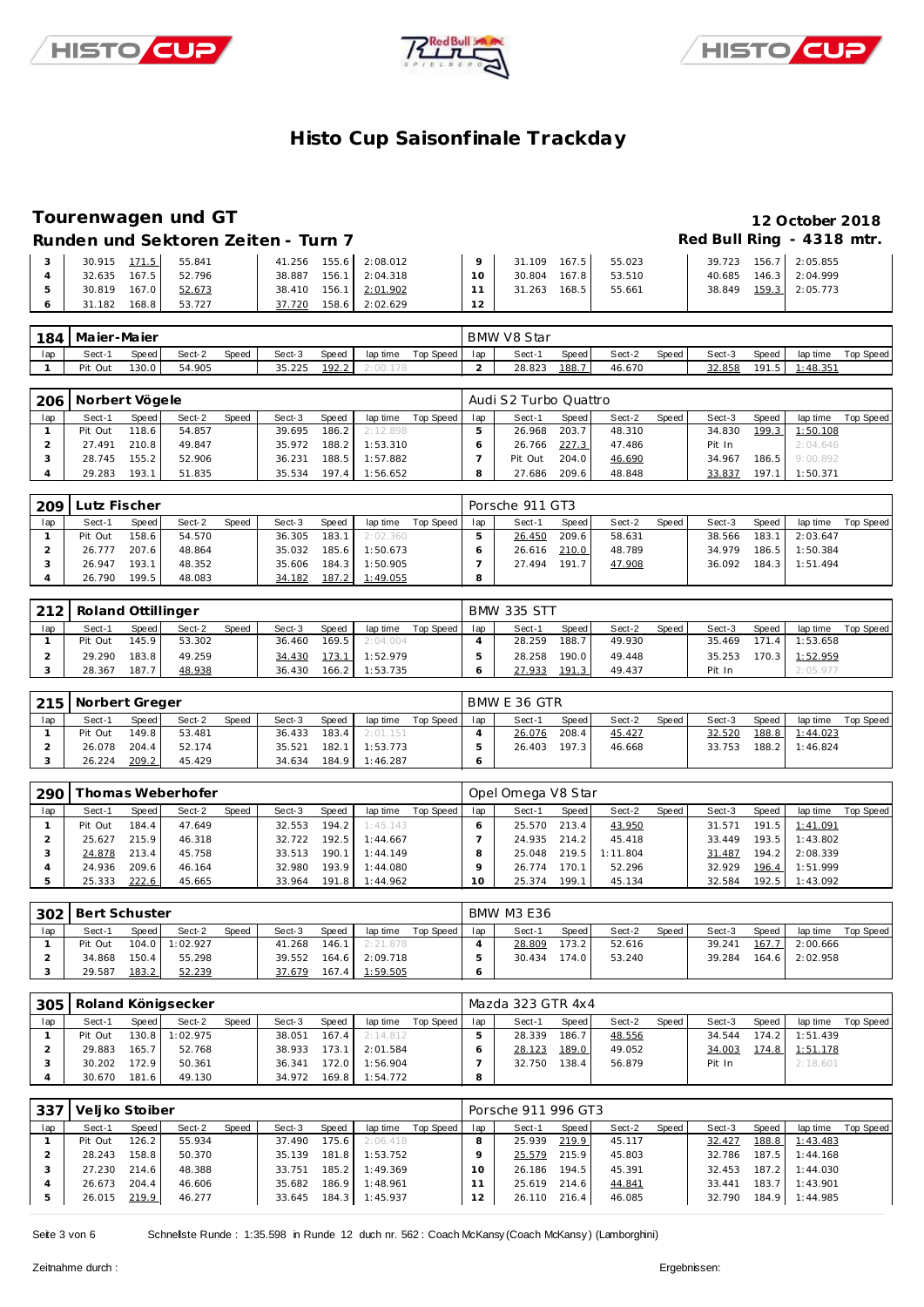





# **Tourenwagen und GT 12 October 2018**

|                                     |        | Runden und Sektoren Zeiten - Turn 7              |                 |                     | Red Bull Ring - 4318 mtr. |  |
|-------------------------------------|--------|--------------------------------------------------|-----------------|---------------------|---------------------------|--|
| 26.218 218.1 45.237<br>25.688 215.5 | 45.933 | 32.780  188.2  1:44.235<br>34.188 185.6 1:45.809 | 13 <sup>1</sup> | 25.713 217.2 45.521 | 33.199 180.9 1:44.433     |  |

| 374 | Christoph Gürtler |         |        |              |        |       |          |           |     | <b>BMW M3 E30 V8</b> |       |        |       |        |       |          |           |
|-----|-------------------|---------|--------|--------------|--------|-------|----------|-----------|-----|----------------------|-------|--------|-------|--------|-------|----------|-----------|
| lap | Sect-1            | Speed I | Sect-2 | <b>Speed</b> | Sect-3 | Speed | lap time | Top Speed | lap | Sect-1               | Speed | Sect-2 | Speed | Sect-3 | Speed | lap time | Top Speed |
|     | Pit Out           | 162.7   | 47.416 |              | 34.382 | 181.8 | :50.318  |           |     | 25.872               | 205.2 | 45.860 |       | 33.530 | 181.5 | 1:45.262 |           |

| 398 | Vlastimil Pavlik |       |          |       |        |                    |          |           |                | Ferrari F430 |       |        |       |        |       |          |           |
|-----|------------------|-------|----------|-------|--------|--------------------|----------|-----------|----------------|--------------|-------|--------|-------|--------|-------|----------|-----------|
| lap | Sect-1           | Speed | Sect-2   | Speed | Sect-3 | Speed              | lap time | Top Speed | lap            | Sect-1       | Speed | Sect-2 | Speed | Sect-3 | Speed | lap time | Top Speed |
|     | Pit Out          | 113.0 | 1:00.568 |       | 39.460 | 182.1              | 2:15.247 |           |                | 24.938       | 209.2 | 47.423 |       | 35.439 | 189.5 | 1:47.800 |           |
|     | 28.348           | 161.9 | 55.523   |       | 36.172 | 187.5              | 2:00.043 |           |                | 26.115       | 168.8 | 47.074 |       | 34.565 | 177.3 | 1:47.754 |           |
|     | 28.769           | 189.0 | 46.665   |       | 32.469 | 195.3              | 1:47.903 |           |                | 27.226       | 187.7 | 45.119 |       | 33.255 | 195.3 | 1:45.600 |           |
|     | 25.050           | 214.2 | 45.157   |       | 33.733 | 196.4 <sub>1</sub> | 1:43.940 |           |                | 26.330       | 190.3 | 47.434 |       | 33.789 | 194.9 | 1:47.553 |           |
|     | 26.324           | 198.0 | 45.780   |       | 31.858 | 194.9              | 1:43.962 |           |                | 31.233       | 132.4 | 51.558 |       | Pit In |       | 2:14.890 |           |
|     | 25.026           | 210.0 | 44.154   |       | 31.210 | 197.1              | 1:40.390 |           | $\overline{2}$ |              |       |        |       |        |       |          |           |

| 405 | Claus Katterbach |       |        |              |        |       |          |           |     | MINI JCW Challenge |       |        |       |        |       |          |           |
|-----|------------------|-------|--------|--------------|--------|-------|----------|-----------|-----|--------------------|-------|--------|-------|--------|-------|----------|-----------|
| lap | Sect-1           | Speed | Sect-2 | <b>Speed</b> | Sect-3 | Speed | lap time | Top Speed | lap | Sect-1             | Speed | Sect-2 | Speed | Sect-3 | Speed | lap time | Top Speed |
|     | Pit Out          | 138.0 | 57.813 |              | 36.433 | 168.8 | 2:03.010 |           |     | 28.148             | 185.4 | 49.880 |       | 36.445 | 171.2 | 1:54.473 |           |
|     | 28.669           | 167.2 | 58.264 |              | 37.960 | 166.4 | 2:04.893 |           |     | 29.889             | 149.8 | 50.209 |       | 35.685 | 169.0 | 1:55.783 |           |
|     | 28.351           | 183.2 | 48.248 |              | 35.465 | 170.6 | 1:52.064 |           |     | 28.751             | 173.4 | 49.605 |       | Pit In |       | 2:10.136 |           |
|     | 28.654           | 181.6 | 48.172 |              | 35.870 | 169.8 | 1:52.696 |           | 8   |                    |       |        |       |        |       |          |           |

| 475 | Mario Eder |       |          |       |        |                    |          |           |     | Nissan 370Z |       |        |       |        |        |          |           |
|-----|------------|-------|----------|-------|--------|--------------------|----------|-----------|-----|-------------|-------|--------|-------|--------|--------|----------|-----------|
| lap | Sect-1     | Speed | Sect-2   | Speed | Sect-3 | Speed              | lap time | Top Speed | lap | Sect-1      | Speed | Sect-2 | Speed | Sect-3 | Speed  | lap time | Top Speed |
|     | Pit Out    | 126.5 | : 00.022 |       | 40.414 | 164.6 <sub>1</sub> | 2:14.609 |           |     | 29.077      | 190.7 | 50.073 |       | 35.789 | 170.3  | 1:54.939 |           |
|     | 32.322     | 152.7 | 56.071   |       | 39.118 | 164.9              | 2:07.511 |           |     | 28.897      | 188.7 | 50.509 |       | 39.762 | 159.51 | 1:59.168 |           |
|     | 29.011     | 165.9 | 59.479   |       | 41.717 | 162.9              | 2:10.207 |           |     | 32.065      | 179.5 | 53.010 |       | 39.414 | 168.2  | 2:04.489 |           |
|     | 30.465     | 177.7 | 50.969   |       | 36.526 | 167.4              | 1:57.960 |           |     | 30.153      | 184.4 | 51.320 |       | 36.892 | 171.2  | 1:58.365 |           |
|     | 28.755     | 187.0 | 51.147   |       | 36.946 | 170.3              | 1:56.848 |           | 10  | 30.909      | 156.8 | 56.328 |       | Pit In |        | 2:18.513 |           |

| 477 | Erwin Eder |       |        |       |        |       |          |           |     | FORD FOCUS ST-R |       |                |       |        |       |          |           |
|-----|------------|-------|--------|-------|--------|-------|----------|-----------|-----|-----------------|-------|----------------|-------|--------|-------|----------|-----------|
| lap | Sect-1     | Speed | Sect-2 | Speed | Sect-3 | Speed | lap time | Top Speed | lap | Sect-1          | Speed | Sect-2         | Speed | Sect-3 | Speed | lap time | Top Speed |
|     | Pit Out    | 131.0 | 59.169 |       | 40.314 | 165.1 | 2:13.533 |           |     | 29.063          | 174.3 | 54.424         |       | 35.782 | 168.5 | 1:59.269 |           |
|     | 31.838     | 152.7 | 56.131 |       | 36.644 | 168.0 | 2:04.613 |           |     | 28.562          | 190.3 | 48.078         |       | 36.245 | 164.1 | 1:52.885 |           |
|     | 28.281     | 172.1 | 51.671 |       | 34.829 | 70.1  | 1:54.781 |           |     | 33.516          |       | 120.8 1:01.396 |       | Pit In |       | 2:32.480 |           |

|     | 507   Alexander Lienau |        |                |       |        |       |                  |           |     | Aston Martin Vantage V12 GT3 |         |        |       |        |       |          |           |
|-----|------------------------|--------|----------------|-------|--------|-------|------------------|-----------|-----|------------------------------|---------|--------|-------|--------|-------|----------|-----------|
| lap | Sect-1                 | Speed  | Sect-2         | Speed | Sect-3 | Speed | lap time         | Top Speed | lap | Sect-1                       | Speed I | Sect-2 | Speed | Sect-3 | Speed | lap time | Top Speed |
|     | Pit Out                |        | 129.6 1:01.416 |       | 40.337 |       | $191.8$ 2:16.827 |           |     | 25.054                       | 206.8   | 45.540 |       | 33.635 | 200.0 | 1:44.229 |           |
|     | 28.836                 | 152.5  | 52.254         |       | 37.086 | 189.8 | 1:58.176         |           |     | 24.719                       | 203.3   | 44.944 |       | 32.152 | 204.5 | 1:41.815 |           |
|     | 27.136                 | 183.2  | 47.120         |       | 34.249 | 198.5 | 1:48.505         |           |     | 24.839                       | 206.4   | 45.371 |       | 32.709 | 203.0 | 1:42.919 |           |
|     | 25.619                 | 186.41 | 47.531         |       | 33.595 | 201.1 | 1:46.745         |           |     | 25.717                       | 196.61  | 46.188 |       | Pit In |       | 2:08.594 |           |

|     | l 517   Manuel Süßenguth |         |               |              |        |       |          |             |     | Porsche 997 GT3 Cup |       |        |       |        |       |          |           |
|-----|--------------------------|---------|---------------|--------------|--------|-------|----------|-------------|-----|---------------------|-------|--------|-------|--------|-------|----------|-----------|
| lap | Sect-1                   | Speed.  | Sect-2        | <b>Speed</b> | Sect-3 | Speed | lap time | Top Speed I | lap | Sect-1              | Speed | Sect-2 | Speed | Sect-3 | Speed | lap time | Top Speed |
|     | Pit Out                  |         | 73.9 1:06.953 |              | 45.702 | 117.5 | 2:35.671 |             |     | 26.053              | 212.9 | 46.524 |       | Pit In |       | 1:52.036 |           |
|     | 36.232                   | 167.0 l | 52.435        |              | 38.152 | 183.7 | 2:06.819 |             |     |                     |       |        |       |        |       |          |           |

| 521          | Oliver Michael |       |        |       |        |       |          |           |               | Porsche GT3 Cup |       |        |       |        |       |          |           |
|--------------|----------------|-------|--------|-------|--------|-------|----------|-----------|---------------|-----------------|-------|--------|-------|--------|-------|----------|-----------|
| lap          | Sect-1         | Speed | Sect-2 | Speed | Sect-3 | Speed | lap time | Top Speed | lap           | Sect-1          | Speed | Sect-2 | Speed | Sect-3 | Speed | lap time | Top Speed |
|              | Pit Out        | 183.5 | 50.991 |       | 32.931 | 200.4 | 1:51.150 |           |               | 26.265          | 225.4 | 42.317 |       | 30.949 | 205.7 | 1:39.531 |           |
|              | 24.905         | 201.4 | 51.376 |       | 31.264 | 203.8 | 1:47.545 |           |               | 23.375          | 235.8 | 41.602 |       | 33.204 | 201.1 | 1:38.181 |           |
|              | 25.064         | 177.4 | 42.338 |       | 32.055 | 203.8 | 1:39.457 |           |               | 24.190          | 233.8 | 42.119 |       | 31.167 | 202.6 | 1:37.476 |           |
|              | 23.644         | 235.3 | 41.647 |       | 30.737 | 205.7 | 1:36.028 |           |               | 24.002          | 236.3 | 41.728 |       | 31.079 | 202.2 | 1:36.809 |           |
|              | 23.238         | 233.8 | 42.074 |       | 30.761 | 202.6 | 1:36.073 |           | $\mathcal{P}$ | 23.792          | 240.6 | 43.108 |       | 31.983 | 203.4 | 1:38.883 |           |
| <sub>6</sub> | 24.876         | 223.6 | 41.649 |       | 32.814 | 199.6 | 1:39.339 |           | 3             | 23.401          | 241.6 | 43.172 |       | 32.610 | 205.7 | 1:39.183 |           |
|              | 23.780         | 236.3 | 41.466 |       | 31.437 | 201.9 | 1:36.683 |           | 14            |                 |       |        |       |        |       |          |           |

|     | 542 Alfons Riedweg |       |        |       |        |         |                         |                    |     | Chevrolet Corvette GT3 |       |        |       |        |         |                       |           |
|-----|--------------------|-------|--------|-------|--------|---------|-------------------------|--------------------|-----|------------------------|-------|--------|-------|--------|---------|-----------------------|-----------|
| lap | Sect-1             | Speed | Sect-2 | Speed | Sect-3 | Speed   |                         | lap time Top Speed | lap | Sect-1                 | Speed | Sect-2 | Speed | Sect-3 | Speed   | lap time              | Top Speed |
|     | Pit Out            | 152.3 | 51.011 |       | 35.328 | 185.6 l | 1:56.473                |                    |     | 25.955                 | 184.1 | 47.478 |       | 33.291 | $182.4$ | 1:46.724              |           |
|     | 26.353             | 198.0 | 51.169 |       |        |         | 33.438  189.1  1:50.960 |                    |     | 27.105                 | 179.2 | 46.566 |       |        |         | 33.965 189.5 1:47.636 |           |

Seite 4 von 6 Schnelste Runde : 1:35.598 in Runde 12 duch nr. 562 : Coach McKansy (Coach McKansy) (Lamborghini)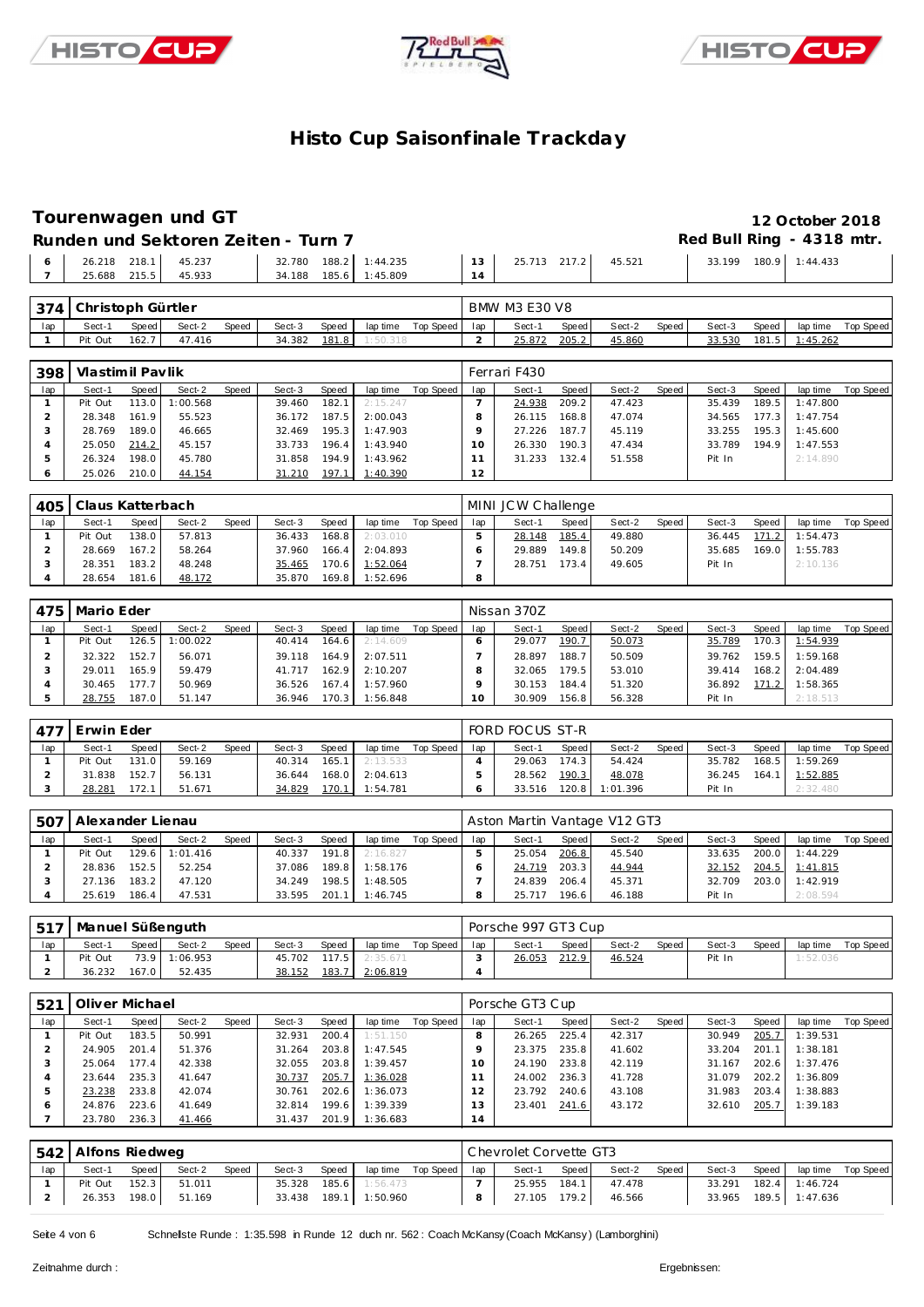





### **Tourenwagen und GT 12 October 2018**

### Runden und Sektoren Zeiten - Turn 7 **an alle an alle an alle Red Bull Ring - 4318 mtr.**

| 26.094<br>195.5  | 33.961<br>47.918 | 188.2 1:47.973   |        | 26.514 184.8 |       | 48.429 | 33.385 | 188.8 | 1:48.328 |
|------------------|------------------|------------------|--------|--------------|-------|--------|--------|-------|----------|
| 181.6<br>26.440  | 32.802<br>46.461 | 190.5 1:45.703   | $10 -$ | 26.196 200.6 |       | 46.655 | 33.263 | 188.2 | 1:46.114 |
| 193.4<br>26.629  | 47.466<br>33.366 | $187.5$ 1:47.461 |        | 26.155 204.4 |       | 46.355 | 33.122 | 190.8 | 1:45.632 |
| 26.285<br>194.51 | 46.400<br>33.675 | 189.1 1:46.360   | $\sim$ | 26.125       | 196.6 | 46.713 | 33.331 | 189.5 | 1:46.169 |

| 560 | Franz Dziwok |                    |        |       |        |       |                 |           |                | Porsche Cayman GT4 |       |        |       |        |       |          |           |
|-----|--------------|--------------------|--------|-------|--------|-------|-----------------|-----------|----------------|--------------------|-------|--------|-------|--------|-------|----------|-----------|
| lap | Sect-1       | Speed              | Sect-2 | Speed | Sect-3 | Speed | lap time        | Top Speed | lap            | Sect-1             | Speed | Sect-2 | Speed | Sect-3 | Speed | lap time | Top Speed |
|     | Pit Out      | 129.9 <sub>1</sub> | 51.242 |       | 33.208 | 183.7 | 1:54.528        |           | 8              | 25.853             | 211.3 | 46.818 |       | 33.076 | 184.3 | 1:45.747 |           |
|     | 26.253       | 200.6              | 51.972 |       | 34.569 | 183.7 | 1:52.794        |           |                | 26.771             | 174.3 | 46.402 |       | 34.251 | 182.7 | 1:47.424 |           |
|     | 28.177       | 159.8              | 52.940 |       | 34.966 | 184.0 | 1:56.083        |           |                | 25.822             | 214.6 | 45.007 |       | 33.763 | 184.0 | 1:44.592 |           |
|     | 25.695       | 214.6              | 47.137 |       | 33.332 | 183.1 | 1:46.164        |           |                | 25.961             | 210.8 | 45.905 |       | 34.484 | 184.9 | 1:46.350 |           |
| 5   | 25.973       | 214.2              | 46.298 |       | 34.528 | 180.3 | 1:46.799        |           |                | 26.311             | 195.9 | 46.934 |       | 33.831 | 181.2 | 1:47.076 |           |
| O   | 26.172       | 212.9              | 45.380 |       | 33.171 | 183.1 | 1:44.723        |           | 3              | 25.760             | 215.1 | 46.044 |       | Pit In |       | 1:57.362 |           |
|     | 26.351       | 204.4              | 45.714 |       | 32.437 | 184.6 | <u>1:44.502</u> |           | $\overline{4}$ |                    |       |        |       |        |       |          |           |

| 561 | Anton Stoiber |       |        |       |        |       |          |           |     | Porsche 997 GT 3 Cup |       |        |       |        |       |          |           |
|-----|---------------|-------|--------|-------|--------|-------|----------|-----------|-----|----------------------|-------|--------|-------|--------|-------|----------|-----------|
| lap | Sect-1        | Speed | Sect-2 | Speed | Sect-3 | Speed | lap time | Top Speed | lap | Sect-1               | Speed | Sect-2 | Speed | Sect-3 | Speed | lap time | Top Speed |
|     | Pit Out       | 129.2 | 55.665 |       | 38.237 | 173.4 | 2:07.949 |           |     | 27.504               | 169.9 | 45.982 |       | 34.786 | 179.1 | 1:48.272 |           |
|     | 28.028        | 159.8 | 50.207 |       | 35.004 | 184.3 | 1:53.239 |           |     | 26.648               | 214.2 | 45.128 |       | 32.285 | 192.9 | 1:44.061 |           |
|     | 26.654        | 172.6 | 48.900 |       | 33.168 | 191.2 | 1:48.722 |           |     | 25.720               | 189.0 | 45.666 |       | 32.582 | 193.2 | 1:43.968 |           |
|     | 26.493        | 208.0 | 45.408 |       | 35.230 | 184.0 | 1:47.131 |           | 10  | 25.711               | 217.2 | 44.301 |       | 32.108 | 192.9 | 1:42.120 |           |
|     | 26.189        | 209.6 | 46.168 |       | 33.160 | 189.5 | 1:45.517 |           |     | 27.242               | 178.3 | 45.726 |       | Pit In |       | 2:00.177 |           |
|     | 26.555        | 199.5 | 45.915 |       | 32.877 | 191.5 | 1:45.347 |           | 12  |                      |       |        |       |        |       |          |           |

| 562 | Coach McKansy |       |        |       |        |       |          |           |                | Lamborghini Hurrican GT3 |       |        |       |        |       |          |           |
|-----|---------------|-------|--------|-------|--------|-------|----------|-----------|----------------|--------------------------|-------|--------|-------|--------|-------|----------|-----------|
| lap | Sect-1        | Speed | Sect-2 | Speed | Sect-3 | Speed | lap time | Top Speed | lap            | Sect-1                   | Speed | Sect-2 | Speed | Sect-3 | Speed | lap time | Top Speed |
|     | Pit Out       | 165.4 | 49.609 |       | 35.164 | 205.3 | 1:55.486 |           |                | 23.896                   | 168.0 | 45.498 |       | 31.350 | 211.4 | 1:40.744 |           |
|     | 24.687        | 204.8 | 48.577 |       | 34.836 | 209.7 | 1:48.100 |           |                | 24.407                   | 220.4 | 42.560 |       | 32.972 | 210.5 | 1:39.939 |           |
|     | 25.609        | 153.0 | 52.018 |       | 33.932 | 210.5 | 1:51.559 |           | 10             | 24.848                   | 232.3 | 42.166 |       | 30.263 | 213.0 | 1:37.277 |           |
|     | 23.510        | 208.4 | 49.527 |       | 31.180 | 210.5 | 1:44.217 |           |                | 23.087                   | 243.3 | 43.999 |       | 33.591 | 210.1 | 1:40.677 |           |
|     | 23.308        | 222.2 | 44.003 |       | 30.198 | 211.8 | 1:37.509 |           |                | 22.786                   | 246.6 | 41.652 |       | 31.160 | 212.6 | 1:35.598 |           |
|     | 22.990        | 231.8 | 44.086 |       | 30.620 | 213.0 | 1:37.696 |           |                | 22.876                   | 247.2 | 41.609 |       | 31.338 | 211.4 | 1:35.823 |           |
|     | 23.384        | 199.5 | 42.768 |       | 31.032 | 213.0 | 1:37.184 |           | $\overline{4}$ |                          |       |        |       |        |       |          |           |

| 597 | Gerhard Roth |              |        |              |        |       |          |           | BMW Z4 |        |       |        |       |        |       |          |           |
|-----|--------------|--------------|--------|--------------|--------|-------|----------|-----------|--------|--------|-------|--------|-------|--------|-------|----------|-----------|
| lap | Sect-1       | <b>Speed</b> | Sect-2 | <b>Speed</b> | Sect-3 | Speed | lap time | Top Speed | lap    | Sect-1 | Speed | Sect-2 | Speed | Sect-3 | Speed | lap time | Top Speed |
|     | Pit Out      | 165.4        | 51.595 |              | 35.703 | 170.6 | 1:56.406 |           |        | 27.773 | 197.3 | 47.744 |       | 34.195 | 172.5 | 1:49.712 |           |
|     | 28.606       | 195.5        | 47.915 |              | 35.072 | 172.0 | 1:51.593 |           |        | 27.325 | 194.8 | 48.399 |       | 35.911 | 169.5 | 1:51.635 |           |

| 597 | Josef Meyer |       |        |       |        |       |          |           |                | Porsche 991 GT 3 Cup |       |        |       |        |       |          |           |
|-----|-------------|-------|--------|-------|--------|-------|----------|-----------|----------------|----------------------|-------|--------|-------|--------|-------|----------|-----------|
| lap | Sect-1      | Speed | Sect-2 | Speed | Sect-3 | Speed | lap time | Top Speed | lap            | Sect-1               | Speed | Sect-2 | Speed | Sect-3 | Speed | lap time | Top Speed |
|     | 24.383      | 206.8 | 44.746 |       | 31.731 | 199.3 | 1:40.860 |           |                | 23.953               | 218.1 | 43.792 |       | 31.093 | 203.4 | 1:38.838 |           |
|     | 24.348      | 209.2 | 44.221 |       | 30.807 | 201.1 | 1:39.376 |           |                | 24.175               | 204.0 | 44.064 |       | 31.053 | 204.2 | 1:39.292 |           |
|     | 24.077      | 230.8 | 43.551 |       | 31.799 | 198.9 | 1:39.427 |           |                | 24.694               | 200.6 | 44.427 |       | 33.724 | 201.9 | 1:42.845 |           |
|     | 24.345      | 213.4 | 43.215 |       | 31.089 | 202.6 | 1:38.649 |           |                | 24.143               | 213.4 | 43.219 |       | 31.076 | 202.6 | 1:38.438 |           |
|     | 23.969      | 212.1 | 43.551 |       | 32.501 | 202.2 | 1:40.021 |           |                | 23.806               | 229.3 | 43.414 |       | 31.543 | 199.6 | 1:38.763 |           |
|     | 26.443      | 203.3 | 44.037 |       | 31.004 | 203.4 | 1:41.484 |           | 3              | 24.061               | 228.3 | 43.606 |       | 31.320 | 202.2 | 1:38.987 |           |
|     | 24.114      | 228.3 | 42.932 |       | 31.272 | 202.2 | 1:38.318 |           | $\overline{4}$ |                      |       |        |       |        |       |          |           |

| 604 | l Sebastian Ertel |       |        |       |        |       |          |           |     | Porsche 944 |       |        |       |        |       |          |           |
|-----|-------------------|-------|--------|-------|--------|-------|----------|-----------|-----|-------------|-------|--------|-------|--------|-------|----------|-----------|
| lap | Sect-1            | Speed | Sect-2 | Speed | Sect-3 | Speed | lap time | Top Speed | lap | Sect-1      | Speed | Sect-2 | Speed | Sect-3 | Speed | lap time | Top Speed |
|     | Pit Out           | 144.1 | 57.629 |       | 39.567 | 151.3 | 2:10.335 |           |     | 31.347      | 166.5 | 52.706 |       | 37.821 | 153.6 | 2:01.874 |           |
|     | 34.114            | 167.0 | 53.928 |       | 38.841 | 154.5 | 2:06.883 |           |     |             |       |        |       |        |       |          |           |

|     | 644 Gerhard Sedlacek |       |        |       |        |       |          |           |     | Porsche 964 |       |        |       |        |       |          |           |
|-----|----------------------|-------|--------|-------|--------|-------|----------|-----------|-----|-------------|-------|--------|-------|--------|-------|----------|-----------|
| lap | Sect-1               | Speed | Sect-2 | Speed | Sect-3 | Speed | lap time | Top Speed | lap | Sect-1      | Speed | Sect-2 | Speed | Sect-3 | Speed | lap time | Top Speed |
|     | Pit Out              | 175.4 | 49.623 |       | 36.606 | 175.9 | 1:55.965 |           |     | 27.337      | 191   | 46.184 |       | 33.868 | 178.2 | 1:47.389 |           |
|     | 28.475               | 196.2 | 46.929 |       | 33.243 | 177.0 | 1:48.647 |           |     |             |       |        |       |        |       |          |           |

| 660 |         |       | Torwesten-Torwesten |       |              |       |                |                    |     | Porsche DP 935 |       |        |       |        |       |                 |           |
|-----|---------|-------|---------------------|-------|--------------|-------|----------------|--------------------|-----|----------------|-------|--------|-------|--------|-------|-----------------|-----------|
| lap | Sect-1  | Speed | Sect-2              | Speed | Sect-3       | Speed |                | lap time Top Speed | lap | Sect-1         | Speed | Sect-2 | Speed | Sect-3 | Speed | lap time        | Top Speed |
|     | Pit Out | 142.6 | 49.987              |       | 34.305 174.8 |       | 1:54.737       |                    |     | 26.351         | 203.3 | 45.438 |       | Pit In |       | 1:53.614        |           |
|     | 26.905  | 198.0 | 46.147              |       | 33.026       |       | 175.6 1:46.078 |                    |     | Pit Out        | 159.8 | 49.729 |       | 33.854 |       | 180.3 10:12.847 |           |

Seite 5 von 6 Schnelste Runde : 1:35.598 in Runde 12 duch nr. 562 : Coach McKansy (Coach McKansy) (Lamborghini)